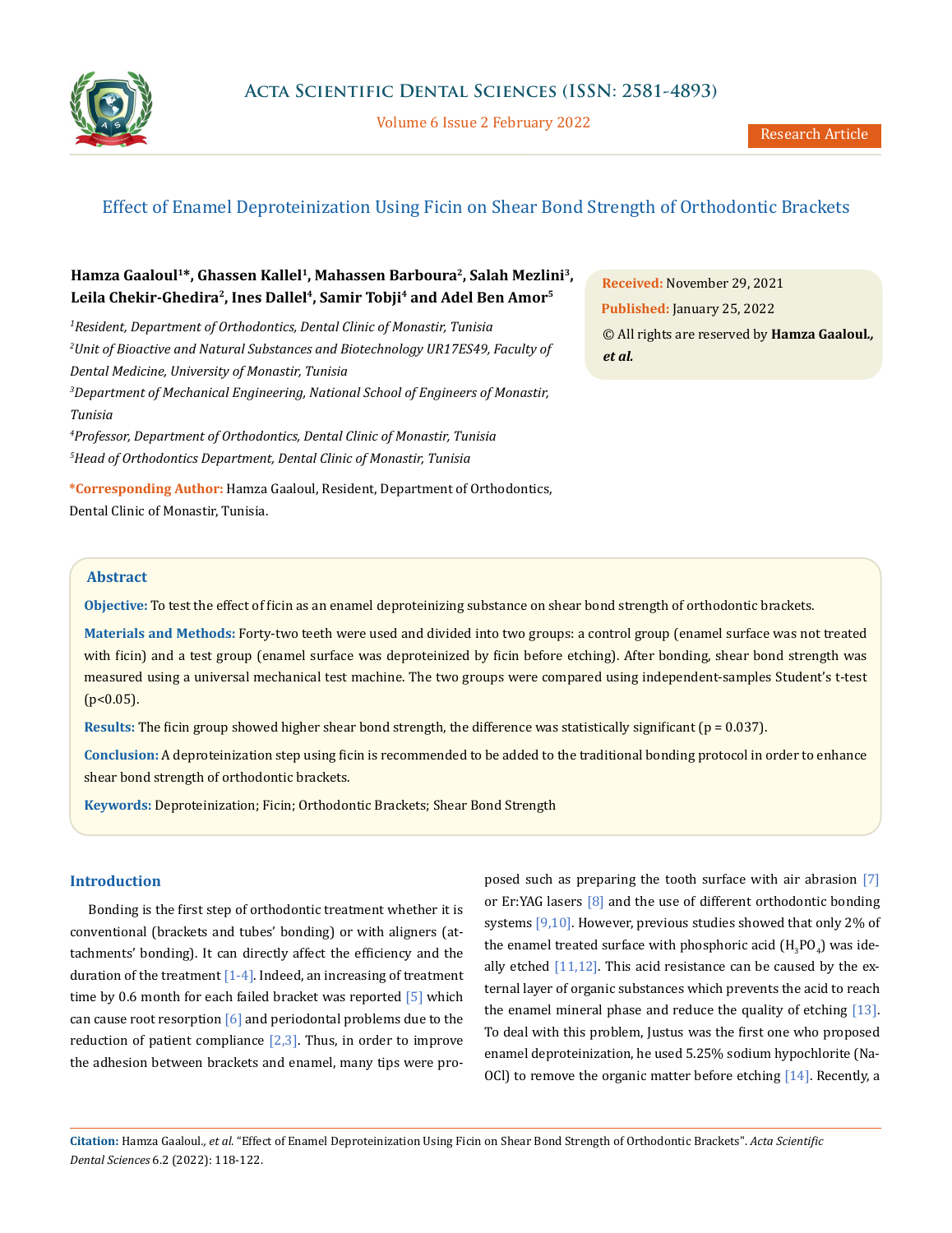proteolytic cysteine enzyme called Papain, which is extracted from the latex of the papaya, showed a great effect of dissolving proteins on the enamel surface and increased the shear bond strength of brackets  $[4,15-17]$ . Another enzyme belonging to the protease group whose proprieties are similar to those of Papain is called Ficin [18], it is extracted from the latex of the fig (*Ficus carica*) [19]. Therefore, the aim of our study was to test the effect of enamel deproteinization using Ficin on shear bond strength of orthodontic brackets.

## **Materials and Methods**

Ficin was extracted from fresh fig latex in the molecular biology laboratory of the dental faculty of Monastir [20] (Figure 1). Light bond orthodontic adhesive from Reliance Orthodontics USA and GAC<sup>™</sup> Thin Arch mini brackets were used in this study.



**Figure 1:** Ficin extracted from fresh fig latex.

Teeth (incisors, canines and premolars) were cleaned and stored in water; the enamel surface of the selected teeth was free of any abnormality. 42 teeth were selected and divided randomly into two groups. The overall retention surfaces were equal in both groups.

### **Group 1: Control group**

The enamel surface has been etched with orthophosphoric acid for 30 seconds, washed with water and air dried. The bonding of the brackets was done according to the manufacturer's instructions, a thin layer of sealant was spread on the etched enamel and the paste was applied in the bracket base. Photopolymerization has been applied for 30 seconds using a LED appliance (Stardent,  $China-1200\sim1500MW/cm^2$ ).

#### **Group 2: Test group**

The enamel surface has been treated with ficin for 30 seconds, washed with water and air dried. Then, the same protocol of the control group was applied.

All the brackets were double ligated using a 0.3mm orthodontic ligature wire (Figure 2) and have been stored in saline solution at room temperature for 24 hours. The shear bond strength was measured in the department of mechanical engineering of the national engineering school of Monastir using Lloyd-Ametek EZ20 Material Testing Machine. The cross-head speed was adjusted at 2 mm/ minute and the traction was applied parallel to the tooth surface to simulate shear force (Figure 3).

The data, obtained in Newton, was converted to Mega Pascal MPa then statistically analysed using SPSS version 22 software. Independent-samples Student's t-test was used to compare the values of the two groups with a level of confidence set at 95% and a significance level equal to 0.05.



**Figure 2:** Preparing teeth for the mechanical test.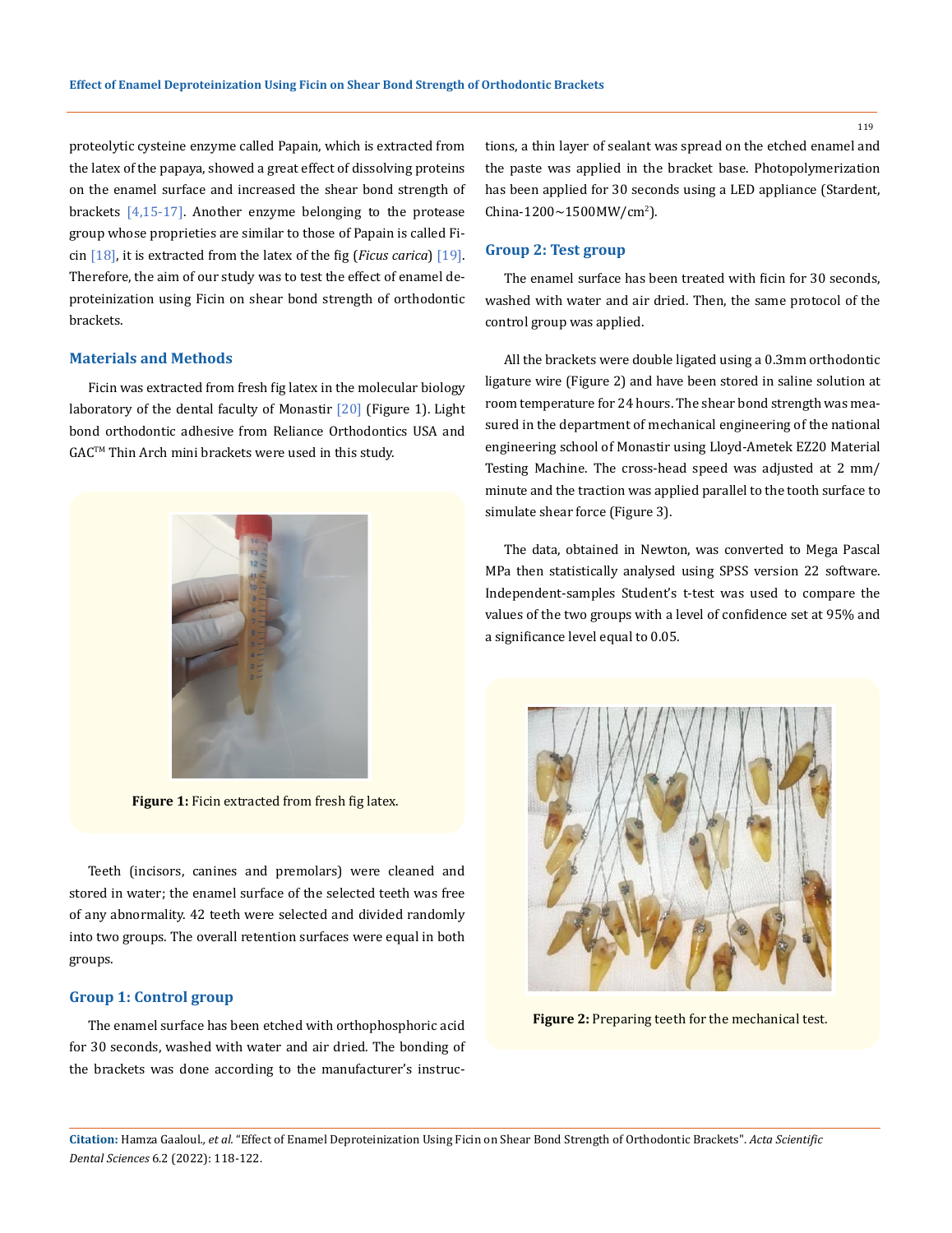

**Figure 3:** Shear bond strength measuring.

#### **Results**

The mean shear bond strength in control group was 7.7 MPa with a standard deviation equal to 2.83 MPa. However, the test group showed higher figures, the mean shear bond strength was 9.22 MPa with 3.51 MPa as a standard deviation.

The mean shear bond strength was increased by 19.74% after deproteinising the enamel surface with ficin. According to Student t-test, the difference of shear bond strength between the two groups was statistically significant ( $p = 0.037$ ) (Table 1).

In both groups, maxillary central incisor brackets showed the lowest shear bond strength, whilst, mandibular incisor brackets presented the highest figures.

| <b>Groups</b> | N  | <b>Minimum</b> | <b>Maximum</b> | <b>Mean</b> | <b>Standard Deviation</b> | $\mathbf{p}^*$ |
|---------------|----|----------------|----------------|-------------|---------------------------|----------------|
|               |    | (MPa)          | (MPa)          | (MPa)       | (MPa)                     |                |
| Control       | 21 | 3.46           | 13.76          | 7.7         | 2.83                      | 0.037          |
| Test          | 21 | 5.12           | 14.94          | 9.22        | 3.51                      |                |

**Table 1:** Groups, Minimum, Maximum, Mean, Standard deviation of the shear bond strength values and Statistical comparison of the two groups.

\* Student's t-test.

### **Discussion**

Tooth surface is normally covered with the acquired pellicle which contains mainly proteins  $[21]$ . This organic membrane protects enamel from acid used for etching and consequently reduces the quality of bonding  $[11,12]$ . In order to overcome this issue, Justus proposed to use sodium hypochlorite to deproteinise enamel surface before etching it with phosphoric acid  $[14]$ . Sodium hypochlorite is not the only molecule with deproteinization proprieties, there are many other chemicals and natural substances that can dissolve proteins such as ficin.

Ficin is classified as a sulfhydryl protease isolated from the latex of fig trees [22]. It is traditionally used to tenderise meat and to clot milk, however, it has also modern uses such as the production of bioactive peptides and fragments of antibodies [19].

The aim of our study was to assess shear bond strength of orthodontic brackets after using ficin as a deproteinizing agent before applying orthophosphoric acid. Ficin used in the present study was extracted from fresh fig latex and applied in raw state.

Results showed that the group with a deproteinization step presented a higher shear bond strength compared to the group with classical bonding protocol. The difference was statistically signifi $cant (p = 0.037).$ 

Ficin has not been used for enamel deproteinization before, however, other substances were tested. In fact, using a 5.25% sodium hypochlorite (NaOCl) solution was the first tried method to dissolve the organic layer [14]. While some studies confirmed the deproteinising effect of sodium hypochlorite [4,23], others didn't find significant results  $[16,24]$ . Both concentration and application

**Citation:** Hamza Gaaloul*., et al.* "Effect of Enamel Deproteinization Using Ficin on Shear Bond Strength of Orthodontic Brackets". *Acta Scientific Dental Sciences* 6.2 (2022): 118-122.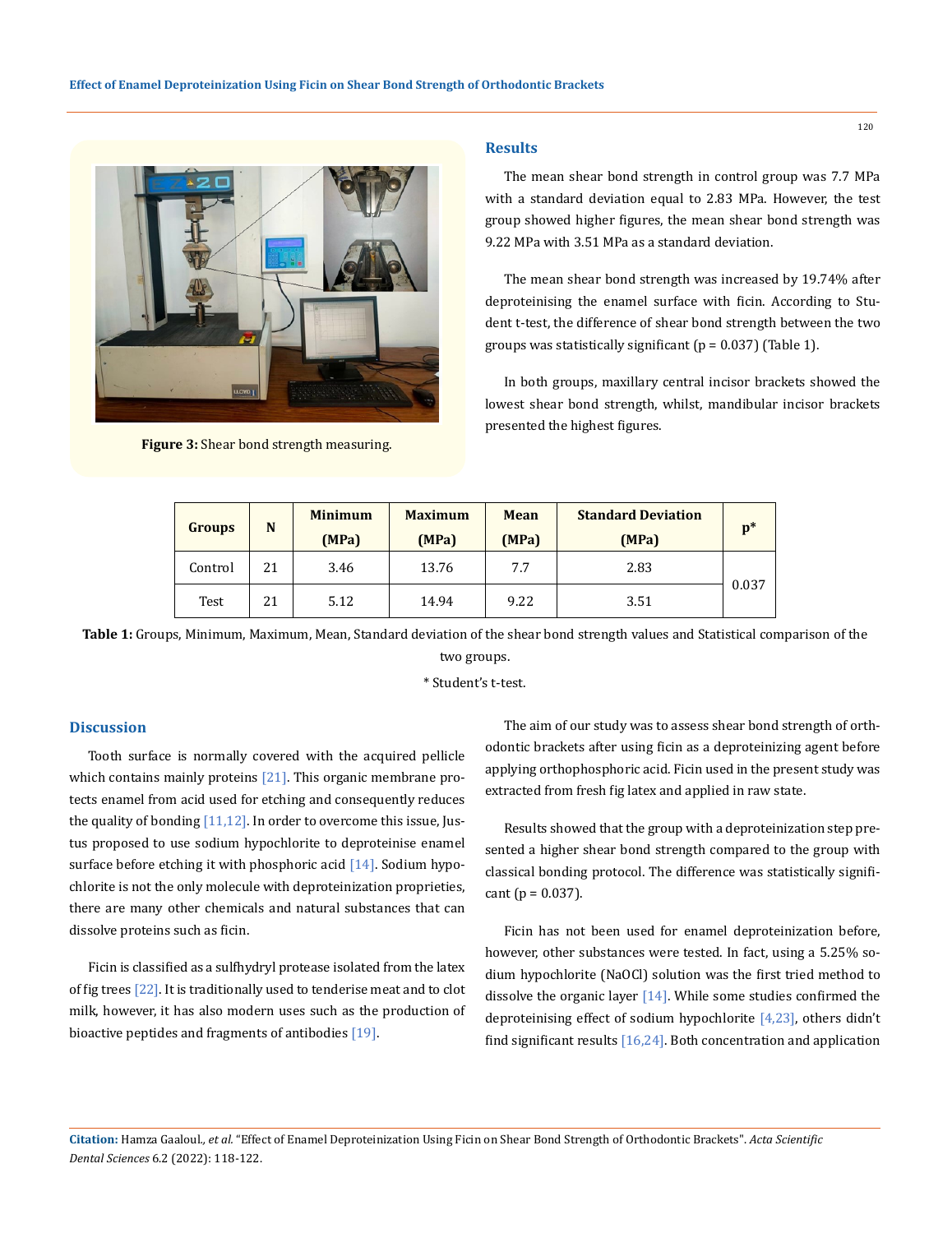time influenced the efficiency of sodium hypochlorite to remove the organic layer and improve bonding [16,25]. Espinosa., *et al*. showed that the conditioning of enamel surface and the quality of the etching pattern were improved after using 5.25% NaOCl for 1 minute as a deproteinization step before etching with orthophosphoric acid [25].

Papain, an enzyme extracted from papaya latex, is another deproteinising substance used to enhance orthodontic brackets retention. Indeed, in a study conducted by Pithon., *et al*. it was demonstrated that a 10% papain gel increases the shear bond strength of brackets bonded either with composite resin or a resin-modified glass ionomer cement  $[16]$ . Moreover, not only shear bond strength was increased but also tensile bond strength was improved by treating the enamel surface with papain  $[15]$ .

More studies are needed to check the effect of enamel deproteinization using ficin on tensile bond strength and to find the optimal concentration and application time of this enzyme.

#### **Conclusion**

The deproteinization of enamel surface using ficin improved the shear bond strength. Thus, it is recommended to add a deproteinization step to the classical bonding protocol to increase orthodontic brackets retention.

## **Bibliography**

- 1. Beckwith FR., *et al*[. "An evaluation of factors affecting duration](https://pubmed.ncbi.nlm.nih.gov/10194290/)  of orthodontic treatment". *[American Journal of Orthodontics](https://pubmed.ncbi.nlm.nih.gov/10194290/)  [and Dentofacial Orthopedics](https://pubmed.ncbi.nlm.nih.gov/10194290/)* 115.4 (1999): 439-447.
- 2. Skidmore KJ., *et al*[. "Factors influencing treatment time in](https://pubmed.ncbi.nlm.nih.gov/16473715/)  orthodontic patients". *[American Journal of Orthodontics and](https://pubmed.ncbi.nlm.nih.gov/16473715/)  [Dentofacial Orthopedics](https://pubmed.ncbi.nlm.nih.gov/16473715/)* 129.2 (2006): 230-238.
- 3. Popowich K., *et al*[. "Predictors for Class II treatment duration".](https://pubmed.ncbi.nlm.nih.gov/15775943/)  *[American Journal of Orthodontics and Dentofacial Orthopedics](https://pubmed.ncbi.nlm.nih.gov/15775943/)* [127.3 \(2005\): 293-300.](https://pubmed.ncbi.nlm.nih.gov/15775943/)
- 4. Panchal S., *et al*[. "Effects of different deproteinizing agents on](https://www.ncbi.nlm.nih.gov/pmc/articles/PMC6803782/)  [topographic features of enamel and shear bond strength - An](https://www.ncbi.nlm.nih.gov/pmc/articles/PMC6803782/)  in vitro study". *[Journal of Orthodontic Science](https://www.ncbi.nlm.nih.gov/pmc/articles/PMC6803782/)* 8.1 (2019): 17.
- 5. Stasinopoulos D., *et al*[. "Failure patterns of different bracket](https://pubmed.ncbi.nlm.nih.gov/29394090/)  [systems and their influence on treatment duration: A retro](https://pubmed.ncbi.nlm.nih.gov/29394090/)[spective cohort study".](https://pubmed.ncbi.nlm.nih.gov/29394090/) *Angle Orthodontist* 88.3 (2018): 338- [347.](https://pubmed.ncbi.nlm.nih.gov/29394090/)
- 6. Pizzo G., *et al*[. "Root resorption and orthodontic treatment.](https://pubmed.ncbi.nlm.nih.gov/17287705/)  Review of the literature". *[Minerva Stomatology](https://pubmed.ncbi.nlm.nih.gov/17287705/)* 56.1-2 (2007): [31-44.](https://pubmed.ncbi.nlm.nih.gov/17287705/)
- 7. Knobloch LA., *et al*[. "Microleakage and bond strength of seal](https://pubmed.ncbi.nlm.nih.gov/16532886/)[ant to primary enamel comparing air abrasion and acid etch](https://pubmed.ncbi.nlm.nih.gov/16532886/)  techniques". *[Pediatric Dentistry](https://pubmed.ncbi.nlm.nih.gov/16532886/)* 27.6 (2005): 463-469.
- 8. Martínez-Insua A., *et al*[. "Differences in bonding to acid-etched](https://pubmed.ncbi.nlm.nih.gov/11005900/)  [or Er:YAG-laser-treated enamel and dentin surfaces".](https://pubmed.ncbi.nlm.nih.gov/11005900/) *Journal [of Prosthetic Dentistry](https://pubmed.ncbi.nlm.nih.gov/11005900/)* 84.3 (2000): 280-288.
- 9. [Shah J and Chadwick S. "Comparison of 1-stage orthodontic](https://pubmed.ncbi.nlm.nih.gov/19552876/)  [bonding systems and 2-stage bonding systems: a review of](https://pubmed.ncbi.nlm.nih.gov/19552876/)  [the literature and the results of a randomized clinical trial".](https://pubmed.ncbi.nlm.nih.gov/19552876/)  *[Orthodontie Française](https://pubmed.ncbi.nlm.nih.gov/19552876/)* 80.2 (2009): 167-178.
- 10. Coreil MN., *et al*[. "Shear bond strength of four orthodontic](https://pubmed.ncbi.nlm.nih.gov/2405634/)  bonding systems". *[American Journal of Orthodontics and Den](https://pubmed.ncbi.nlm.nih.gov/2405634/)[tofacial Orthopedics](https://pubmed.ncbi.nlm.nih.gov/2405634/)* 97.2 (1990): 126-129.
- 11. Hobson RS., *et al*[. "A quantitative study of enamel acid etch](https://pubmed.ncbi.nlm.nih.gov/16180638/)  [patterns on surfaces used for retention of resin-bonded fixed](https://pubmed.ncbi.nlm.nih.gov/16180638/)  prostheses". *[European Journal of Prosthodontics and Restor](https://pubmed.ncbi.nlm.nih.gov/16180638/)ative Dentistry* [13.3 \(2005\): 123-128.](https://pubmed.ncbi.nlm.nih.gov/16180638/)
- 12. Hobson RS., *et al*[. "Acid-etch patterns on the buccal surface of](https://pubmed.ncbi.nlm.nih.gov/12015222/)  human permanent teeth". *[Archives of Oral Biology](https://pubmed.ncbi.nlm.nih.gov/12015222/)* 47.5 (2002): [407-412.](https://pubmed.ncbi.nlm.nih.gov/12015222/)
- 13. Hilton TJ., *et al*[. "Summitt's Fundamentals of Operative Den](https://books.google.tn/books?id=z-8mmQEACAAJ)[tistry: A Contemporary Approach". Quintessence Publishing](https://books.google.tn/books?id=z-8mmQEACAAJ)  [Company Incorporated \(2013\).](https://books.google.tn/books?id=z-8mmQEACAAJ)
- 14. Justus R., *et al*[. "A New Technique With Sodium Hypochlorite](https://www.sciencedirect.com/science/article/abs/pii/S1073874609000796)  [to Increase Bracket Shear Bond Strength of Fluoride-releasing](https://www.sciencedirect.com/science/article/abs/pii/S1073874609000796)  [Resin-modified Glass Ionomer Cements: Comparing Shear](https://www.sciencedirect.com/science/article/abs/pii/S1073874609000796)  [Bond Strength of Two Adhesive Systems With Enamel Surface](https://www.sciencedirect.com/science/article/abs/pii/S1073874609000796)  [Deproteinization Before Etching".](https://www.sciencedirect.com/science/article/abs/pii/S1073874609000796) *Seminars in Orthodontics*  [16.1 \(2010\): 66-75.](https://www.sciencedirect.com/science/article/abs/pii/S1073874609000796)
- 15. Rosyida NF., *et al*[. "Improving Tensile Bond Strength of Orth](https://www.researchgate.net/publication/322330449_Improving_Tensile_Bond_Strength_of_Orthodontic_Bracket_by_Applying_Papain_Gel_as_an_Email_Deproteinization_Agent)[odontic Bracket by Applying Papain Gel as an Email Deprot](https://www.researchgate.net/publication/322330449_Improving_Tensile_Bond_Strength_of_Orthodontic_Bracket_by_Applying_Papain_Gel_as_an_Email_Deproteinization_Agent)einization Agent". *[Journal of Dentistry Indonesia](https://www.researchgate.net/publication/322330449_Improving_Tensile_Bond_Strength_of_Orthodontic_Bracket_by_Applying_Papain_Gel_as_an_Email_Deproteinization_Agent)* 24.3 (2017): [70-74.](https://www.researchgate.net/publication/322330449_Improving_Tensile_Bond_Strength_of_Orthodontic_Bracket_by_Applying_Papain_Gel_as_an_Email_Deproteinization_Agent)
- 16. Pithon MM., *et al*[. "Effect of 10% papain gel on enamel depro](https://pubmed.ncbi.nlm.nih.gov/22077189/)[teinization before bonding procedure".](https://pubmed.ncbi.nlm.nih.gov/22077189/) *The Angle Orthodontist*  [82.3 \(2012\): 541-545.](https://pubmed.ncbi.nlm.nih.gov/22077189/)

**Citation:** Hamza Gaaloul*., et al.* "Effect of Enamel Deproteinization Using Ficin on Shear Bond Strength of Orthodontic Brackets". *Acta Scientific Dental Sciences* 6.2 (2022): 118-122.